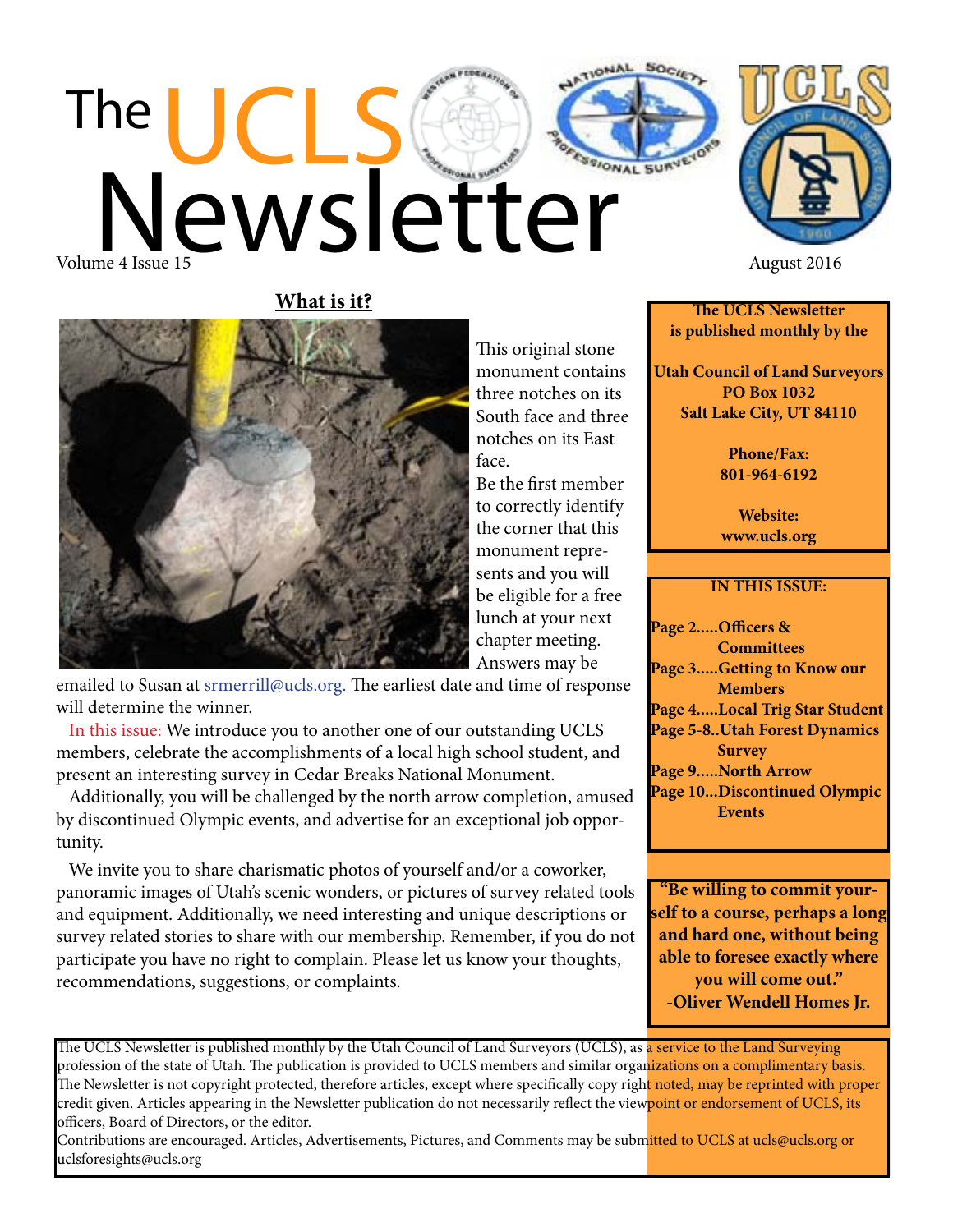## **UCLS Executive Board 2015**

**State Chair** Dale Robinson 12227 S. Business Park Dr., #220 Draper, UT 84020 Business: (801)523-0100 Fax: (801) 523-0990 drobinson@sunrise-eng.com

State Chair Elect Dan Perry Utah Valley University 1300 West 1600 North Orem, UT 84604-2332 Business: (801) 863-8525 perrydl@uvu.edu

Past State Chair Scott Woolsey 43 S. 100 E., Suite 100 St. George, UT 84770 Business: (435) 628-6500 Fax: (435) 628-6553 scottwoolsey@alphaengineering.com

#### NSPS Director

Steven Dale 3600 S. Constitution Blvd., Room 250 West Valley City, UT 84119 Business: (801) 963-3218 Fax: (801) 963-3540 steve.dale@wvc-ut.gov

West Fed Representative Michael W. Nadeau (SL) 5226 W. Ashland Rose Dr. Herriman, UT 84065 Business: (801) 569-1315 Fax: (801) 569-1319 mikenadeau.ucls@gmail.com

Book Cliffs Chapter President

Harold Marshall 85 S. 200 E. Vernal, UT 84078 Business: (435) 789-1017 Fax: (435) 789-1813 hmarshall@uintahgroup.com

Book Cliffs Chapter Representative Brock Slaugh P.O. Box 1580 Vernal, UT 84078 Business: (435) 789-1365 bis@timberlinels.com

Color Country President Todd Jacobsen

175 E. 200 N. Business: (435) 627-4124 Fax: (435) 627-4133 tjacobsen@sgcity.org

### Color Country Chapter Representative Rick Snyder 11 North 300 West Washington, UT 84780 Business: (435) 652-8450 Fax: (435) 652-8416 rsnyder@sunrise-eng.com

Golden Spike President Andy Hubbard 5746 S 1475 E Ogden, UT 84403 Business: (801) 394-4515 Fax: (801) 392-7544 andyh@greatbasineng.com

#### Golden Spike Chapter Representative

Val Schultz 2096 W. 5750 S. Roy, UT 84067 Business: (801) 399-8018 Fax: (801) 825-1320 vschultz@co.weber.ut.us

#### Salt Lake Chapter President

Gary Christensen 2132 W 1235 S Lehi, UT 84043 Business: (801) 550-3209 gchristensen@sunrise-eng.com

Salt Lake Chapter Representative Tim Prestwich 12830 Redwood Road Riverton, UT 84065 Business: (801)208-3124 tprestwich@hotmail.com

#### Timpanogos President

Bradly D. Daley 3814 Sage Vista Lane Cedar Hills, UT 84062 Business: (801) 566-5599 Fax: (801) 566-5581 bdaley54@msn.com

## Timpanogos Chapter Representative

Jim Kaiserman 1020 Sage Circle Heber City, UT 84032 Business: (435) 657-3222 Fax: (435) 657-3207 jkaiserman@co.wasatch.ut.us

### Administrative Secretary

Susan Merrill PO Box 1032 Salt Lake City, UT 84110 (801) 964-6192 srmerrill@ucls.org

#### Board/Committees Volume 4 Issue 15 August 2016 The UCLS Newsletter

Treasurer Brad Mortensen (SL) 3268 S. 930 W. Syracuse, UT 84075 Business: (801) 363-5605 Fax: (801) 363-5604 bmortensen@MElamerica.com

#### **Chapter Vice Presidents:**

Book Cliffs David Kay dkay@uintahgroup.com Color Country Bob Hermandson bobh@bushandgudgell.com Golden Spike Ken Hawkes kenh@awagreatbasin.com Salt Lake Brian Linam brian.linam@esieng.com Timpanogos Chad Hill chill@spanishfork.org

#### **Chapter Secretary/Treasurer** Paul Hawkes paul@trisatesurvey.com Color Country Brad Peterson brad2765@gmail.com<br>
bike Travis Gower Golden Spike gwlsurvey@gmail.com Salt Lake Brian Mitchell bmitchell@slco.org Timpanogos Chad Poulsen

chad@lei-eng.com

## **Committees & Committee Chairs**

Legislation Doug Kinsman doug@ensignutah.com Education Vacant Publication Steve Keisel svkeisel@gmail.com Standards & Ethics Dale Bennett dale@benchmarkcivil.com Membership David Balling dkballing@msn.com Public Relations Randy Smith rdsmith@utah.gov Testing Darryl Fenn dfenn@merid-eng.com Workshop & Convention Todd Jacobsen tjacobsen@sgcity.org Historical Charles Heaton charles.heaton@esieng.com Matt Peterson matt.peterson@esieng.com Construction Survey David Mortensen DMortensen@bushandgudgell.com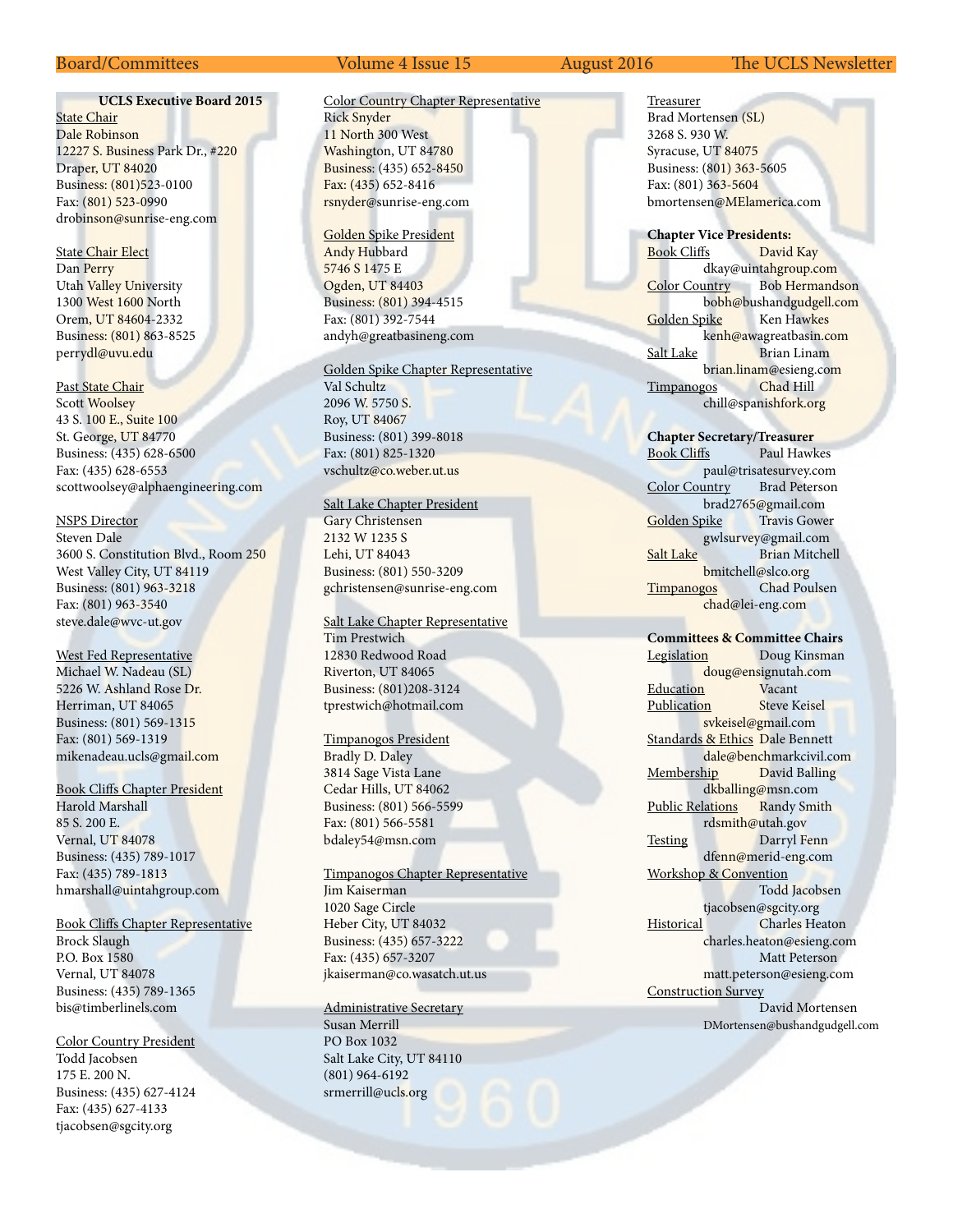# **Getting to Know our Members**

Name: **Byron Goff**

Residing at **Salt Lake City, Utah**

My spouse is **Wendy** and I am a parent of **3** children

My hobbies and/or interests include **surveying, poker, darts and cooking.**

When I retire, I want to: **Retire? Maybe that day will come.**

I have been a member of the Utah Council of Land Surveyors for **many years** and wish they would **continue to focus on the education of new and prospective surveyors throughout our state. Our profession sometimes lacks the respect that it deserves, and education, training and involvement in the State Legislative process by the UCLS has had a very positive impact on the way surveyors are perceived.**

My current employer is the **Salt Lake County Surveyor's Office**

My position or title is **Field Operations Manager** and I am responsible for **protecting and preserving the Public Land Survey System of monuments throughout Salt Lake County**

I have been employed by this company since **2009** but have been involved in the surveying profession since **1985** I became a surveyor because **all of my working life I've been surveying. I started my career pounding stakes during the summer at the age of 14. My education was in the field of Civil Engineering but my heart has always been with the surveying profession. I've been very happy to see the colleges and universities expand their focus on Geomatics and provide degrees to prospective surveyors through the years.**

During the past **10** years, **The Global Positioning System** has had the greatest impact on the surveying profession. However, during the next **10** years, I believe **Land based scanning and the use of point clouds** will have the most influence on its future.

In my opinion, the future of surveying is **bright. I've had the opportunity to work first hand with some wonderful surveyors and technicians that have come out of our colleges and universities. Most have shown great passion for the profession and I believe the future will be left in some good hands.**

# **July Where is it?**

 Corbin Van Nest was the first UCLS member to correctly identify the Tri-Corner monument of Utah, Nevada, and Arizona. However, he acknowledged a recent visit to the site and therefore felt compelled to withdraw his guess.

 Jason Felt submitted his guess five minutes after Corbin, followed by Kelly Schmutz, Arthur LeBaron, Brad Peterson, James Couts, and Blake Lucus.

 This sandstone monument marking the point common to Arizona, Nevada, and Utah was erected in 1901. The monument is approximately 6 feet tall by 16 inches by 12 inches with Arizona inscribed on the southeast side. Nevada on the northwest side, Utah on the northeast side, and 37 NL 1901 on the southwest side.

 The corner position was established in 1901, as the initial point for the survey of the Arizona-Utah line. This line was run due west, checked by five latitude stations, with a measured distance of 277 miles 5.18 chains to the "Four Corners" monument.

 The original mark, set in 1870 for the southwest corner of Utah, was destroyed because observations for latitude determined that it was 1 mile 31.51 chains too far north.



 The 1901 corner mark was established 7.88 chains South of milepost 300 of the Utah-Nevada survey of 1870. The Utah Council of Land Surveyors (UCLS), in conjunction with the Arizona Professional Land Surveyors (APLS), Nevada Association of Land Surveyors (NALS), Bureau of Land Management (BLM), and the Western Federation of Professional Surveyors (WFED) are collaborating to re-monument the tristate corner. Todd Jacobson, UCLS Color Country Chapter President is seeking volunteers and suggestions for this monument project. Please contact Todd at 435-627-4124.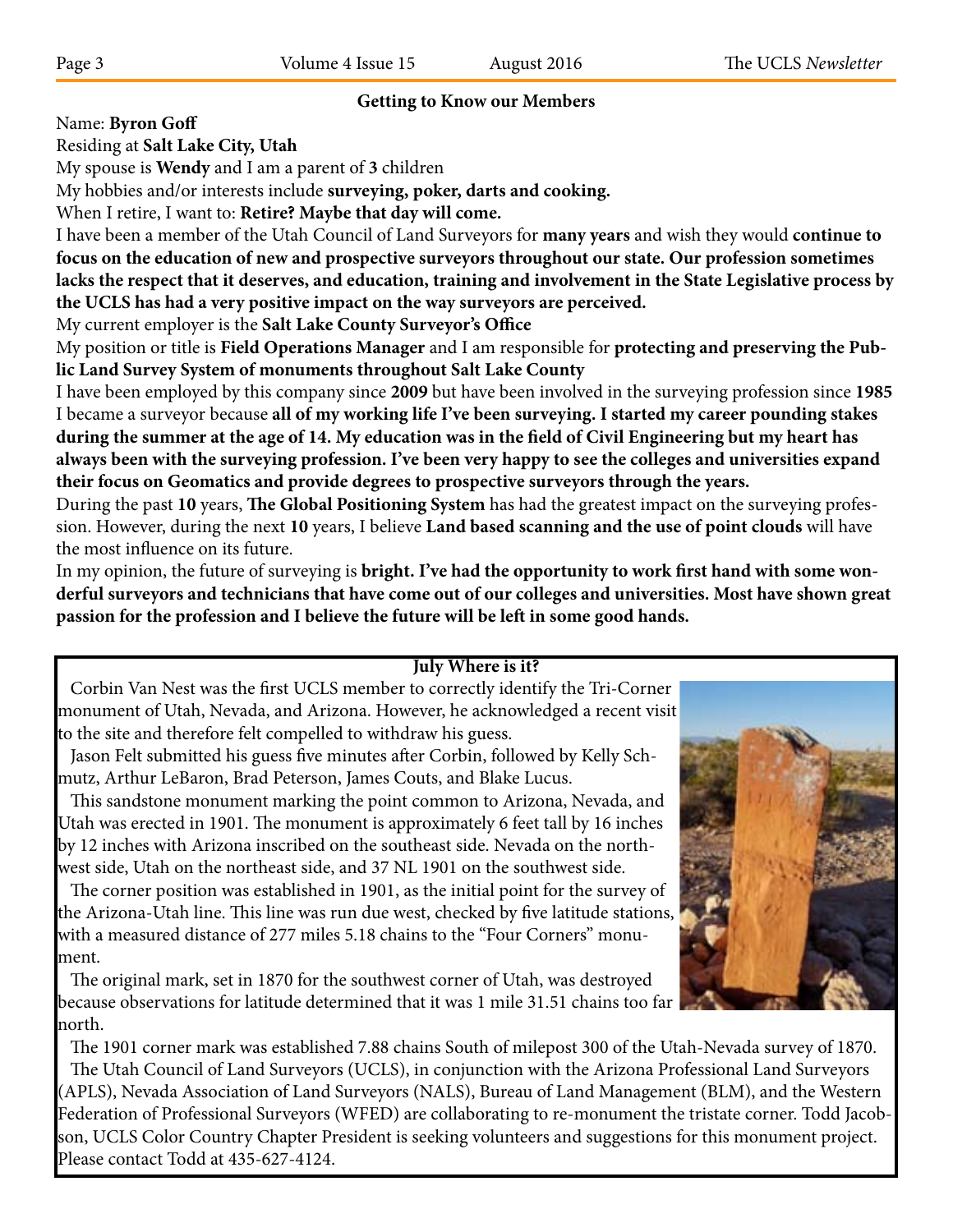# **LOCAL STUDENT WINS NATIONAL MATH CONTEST**

*Syracuse High School student wins NSPS National Math Contest*

 **Syracuse, Utah:** Collin Free a Sophomore at Syracuse High School is the recipient of the 2016 Richard E. Lomax National Trig-Star First Place Award. The National Society of Professional Surveyors (NSPS) has announced the recipients of their annual math contest for high school students at the pre-calculus and calculus level of study. The Trig-Star committee met on July 15 to determine the three top high school students from the national examinations submitted by state winners.

This year there were 38 state winners submitted.

The Richard E. Lomax National Trig-Star Awards are as follows:

- • First Place: Collin Free, Syracuse High School, Syracuse, Utah
- Second Place: Avi Swartz, Cherry Creek High School, Greenwood Village, Colo.
- Third Place: Aaron Sun, Ed W. Clark High School, Las Vegas, Nevada

The Richard E. Lomax National Teaching Excellence Awards are as follows:

- • First Place: Ashley Martin, Clearfield High School, Clearfield, Utah (Collin would travel to Clearfield a neighboring school in the same district for the Calculus courses not offered as his school)
- Second Place: Dotty Dady, Cherry Creek High School, Greenwood Village, Colo.
- Third Place: Saundra D. Jordan, Ed. W. Clark High School, Las Vegas, Nevada

 The NSPS says past chair Richard Lomax was the driving force behind the elevation of the local Trig-Star program to the national level. In October 1994, board action named the high school math skills award in his honor. The Utah Council of Land Surveyors (UCLS) is the local affiliate of the NSPS and its members voluntarily sponsor the local contests at the high school and state levels.

 This year the UCLS was successful in sponsoring eight high schools at the local level. Several hundred students participated in presentations about how math is used in everyday surveying and engineering practices as a result of these volunteer efforts. Sixty-two of these students went on to participate in the math contest itself. Twenty-two of those who completed the contest had their papers sent to the state level where the top three scores from each school compete for the state prizes. All together the UCLS awarded \$3,550.00 in prizes this year at the local and state level.

 Craig Free, Collin's Father said, "Thanks again for being involved with the Trig-Star competition. All of our kids have enjoyed being involved. We appreciate the National Society of Professional Surveyors and other for sponsoring this event. I teach junior high mathematics and appreciate any sponsors of events like this to help increase enthusiasm and skill in math." I believe they have had two other children participate in years past.

 Ashley Martin said, "Thank you so much for all of your help with this competition. The kids were really excited about their prize money and to also be recognized was a cool thing for them. I look forward to working with you again." Ashley has been working with the UCLS to sponsor Trig-Star at Clearfield High School for close to ten years.

 Jamie Bateman, former Math Chair Syracuse High School said, "It has been a pleasure working with you on behalf of our students...I hope to increase the number of students that get involved with Trig-Star." Jamie worked with the UCLS for many years sponsoring Trig-Star at Syracuse High School before she retired two years ago.

 **About the UCLS:** The purpose of the Utah Council of Land Surveyors is to promote the common good and welfare of its members engaged in the practice of land surveying; to promote and maintain the highest possible standards of professional ethics and practice; to promote professional uniformity; to promote public awareness and trust in professional land surveyors and their work. https://www.ucls.org

Brad Mortensen Utah Council of Land Surveyors 1-385-272-8106 bmortensen@meiamerica.com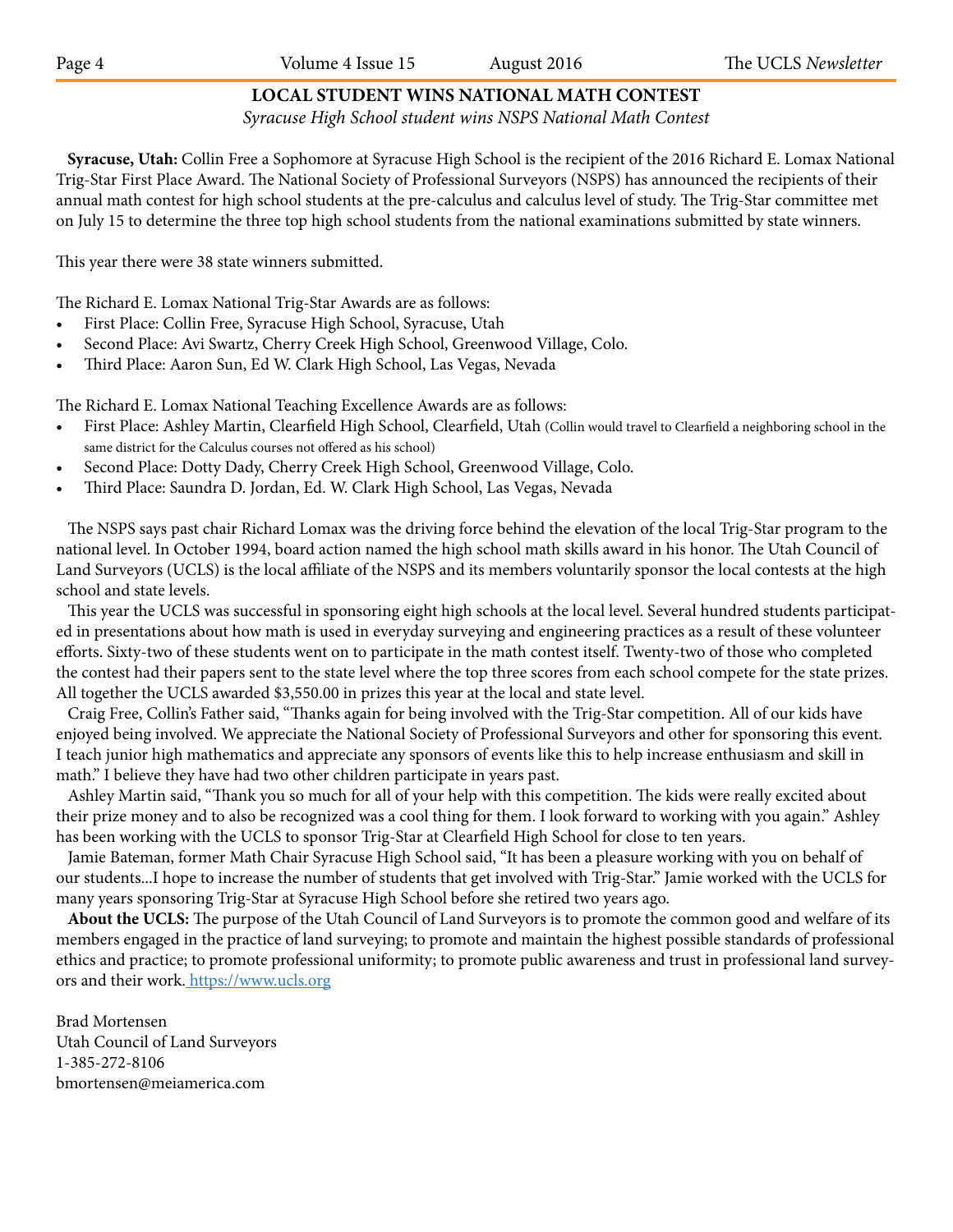

*Brian Moe (Photo by Erika Blomdahl)*

# Utah Forest Dynamics Plot

 Six years back, I remember sitting on a log within the Yosemite forest Dynamics Plot (YFDP) thinking that "surveying just couldn't get any better than this". When Jim Lutz called in 2014 and requested assistance with the survey of another beautiful big-tree plot, this one within Cedar Breaks National Monument in southwestern Utah, I jumped at the opportunity. "The campground even has showers", he promised, reminding me of the primitive camping conditions of the YFDP. As if any encouragement was really necessary.

 The Utah Forest Dynamics Plot (UFDP) was established in 2014 as a third research plot in a network of old-growth forests in the western United States. Within each plot, over 30,000 trees and shrubs are tagged, identified, and mapped. Every tree or shrub that reaches a diameter of 1 cm at breast height (1.37 m from where the plant exits the ground) is part of the study. The tags make the research a 'permanent plot' study, where the individual trees are revisited every year to assess their condition (mainly whether any existing trees died, and how, or if new trees have grown enough to join the data set).

# The UFDP is located at about the highest elevation where closed-canopy forests occur in the United States - about 3,000 m. The forest trees include: bristlecone pine (the longest-lived individual tree on earth), limber pine, subalpine fir, white fir, Engelmann spruce, Colorado blue spruce, aspen, Douglas-fir, as well as a few individuals of ponderosa pine, two-needle pinyon, and juniper. Because trees in oldgrowth forest live a long time (more than 500 years in the case of the UFDP - and maybe even 1,000 years), to understand how forests change it's necessary to follow them for decades.

 The three western plots (UFDP, YFDP, and the Wind River Forest Dynamics Plot in southern Washington state; WFDP) are in turn nested within a global network of 62 plots coordinated by the Smithsonian Institution Center for Tropical Forest Science (www.forestgeo.si.edu). The ultimate goal of this network of large plots is to understand how the world's forests work. An important part of the research is understanding how trees and shrubs interact with each other, and mapping their original rooting location accurately is critical to this objective. Once a 20 m grid is established, individual trees are referenced to the grid with a



By: John Knox, PLS with James A. Lutz, Ph.D

*John Knox, PLS recently retired after 34 years of practice as a land surveyor. He now has the greatest job and the greatest boss ever.*

*James A. Lutz, Ph.D. is Assistant Professor of Forest Ecology at Utah State University. He studies the forests of the western United States.*

*The authors wish to thank the management and staff of Cedar Breaks National Monument for assisting with this research.*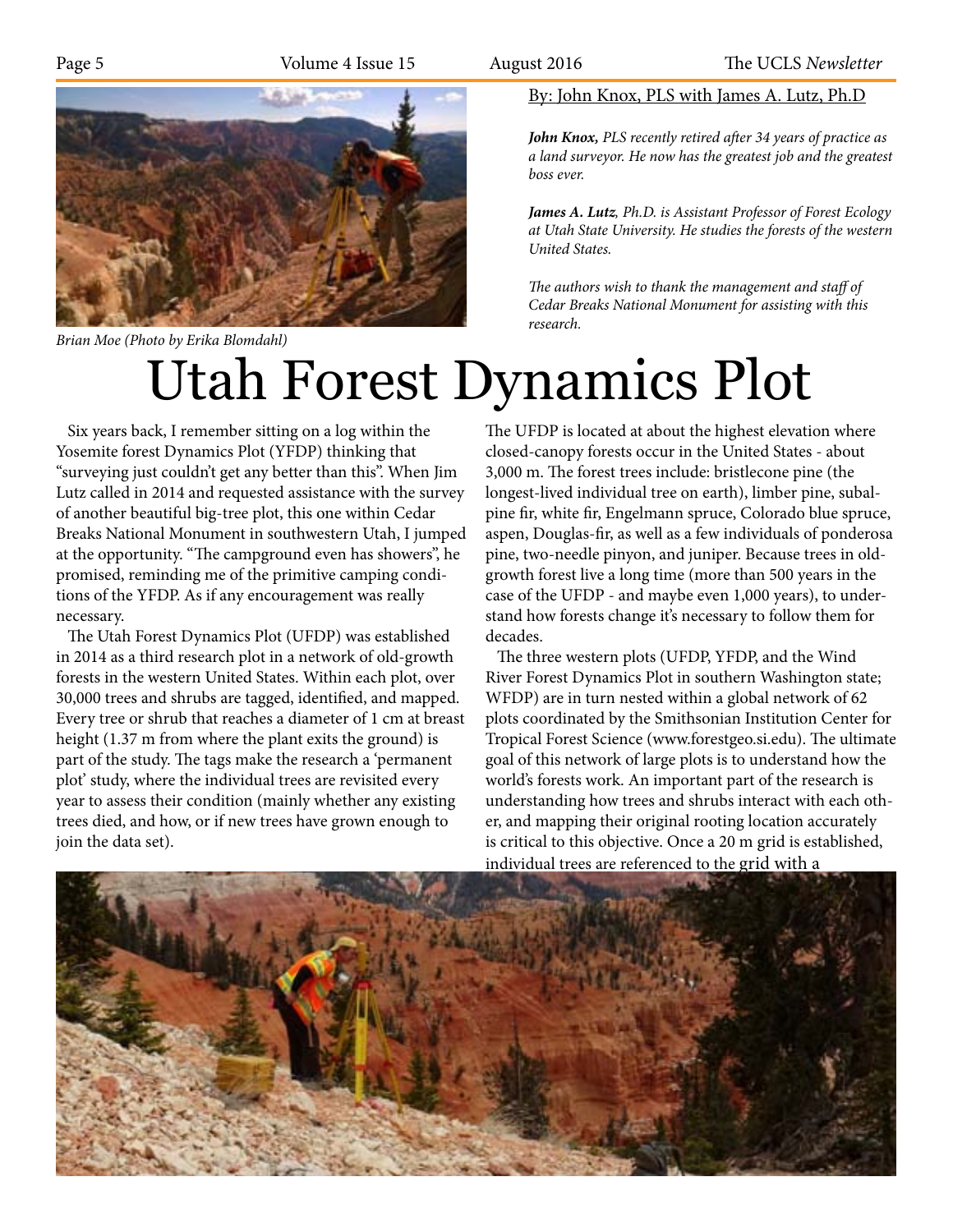combination of tapes and handheld lasers (Laser Technology Impulse 200 LR). Basically a station/offest method using a slope-corrected tape as a baseline. For a small, relatively cylindrical tree, our objective is to locate the tree to =0.10 m of northing and easting. For larger, less symmetric trees, and accuracy of =0.25 m is more realistic. In either case, our primary objective is to map close intertree distances accurately (i.e., relative distances between trees), with longer intertree accuracies being less important. However, some of our research uses LiDAR data to assess canopy structure, and to match the LiDAR data with the tree locations requires a high degree of accuracy across the entire plot.

 The task of the surveyors was to establish a 20 meter rectangular grid, from which the trees and shrubs will be located and tagged. UTM coordinates were provided for proposed grid corners, with a allowable positional variance of +/-0.10 meters. Traverses would zig-zag through the plot via a series of interconnected loops, with grid corners staked out along the way. Basic closures would be monitored to ensure against blunders, but the final positions of traverse points and grid corners were to be established by least squared adjustment. In theory, and on paper, this sounded like a piece of cake, but experience gained within the YFDP told me that his would be no easy task. First off, the physical challenges. Each day began with a 45 minute downhill hike, carrying food, water, survey gear, rebar, and lots of rebar, with aluminum caps. But downhill was fine, even when teh only trail veered off to elsewhere. After 10 hours of scrambling through the forest, the days would end with a 60 minute uphill slog, a serious grind, and most days with soggy mud-caked boots. Add to that the elevation - 3000+ meters - and the old timers (John Knox, PLS and Patrick Busby, PLS) were regularly spotted with hands on knees, fighting for air. Night time temps regularly dipped into the low 30s, and nearly every day brought rain and hail, with the

Page 6 Volume 4 Issue 15 August 2016 The UCLS *Newsletter*

occasional horizontal snow. Plus that "grid to ground" thing... dealing with a combined scale factor of 0.9994 meant that raw field data would have to be scaled before traverse closures could be reviewed or stakeout of corners performed. And of course, the trees, always a tree or two on line, and strict instructions again the wielding of steel ("My kingdom for a brush hook!" was muttered a time or two).

## **2014**

The surveying began in spring of 2014, when Lutz and tucker Furniss, a master's student at Utah State University and tree tagger extrordinaire, weathered inclement conditions (read: snow!) to install monuments and perform static GPS observations of four primary control stations. The data was sent off to OPUS, but sadly, due to 50+ mile distances to the nearest CORS stations and the unavoidable problems presented by tree canopy, only two of the four positions could be resolved positions provided a respectable intervisible baseline from which to begin traversing. In late June I met with Lutz and Furniss by the campfire at the YFDP for a strategy session, and to familiarize us all with a new data collector and software package. Due to scheduling conflicts, I couldn't be present to kick off the traversing, so I called in a favor from fellow PLS and close friend Patrick Busby. As Busby had been part of the team that surveyed in the grid corners at the YFDP a few years back, I knew I could sucker him into driving to Utah and donating his vast wealth of knowledge and wisdom for a week or so. He teamed up with Furness, who had been a member of our survey crew at the YFDP, and Kendall Becker, a Ph.D student at Utah State University, to begin the traversing. Periodically, when the unfamiliar software proved sufficiently perplexing, we held teleconferences to get the field crew back on their feet. The survey and tree tagging operations continued throughout

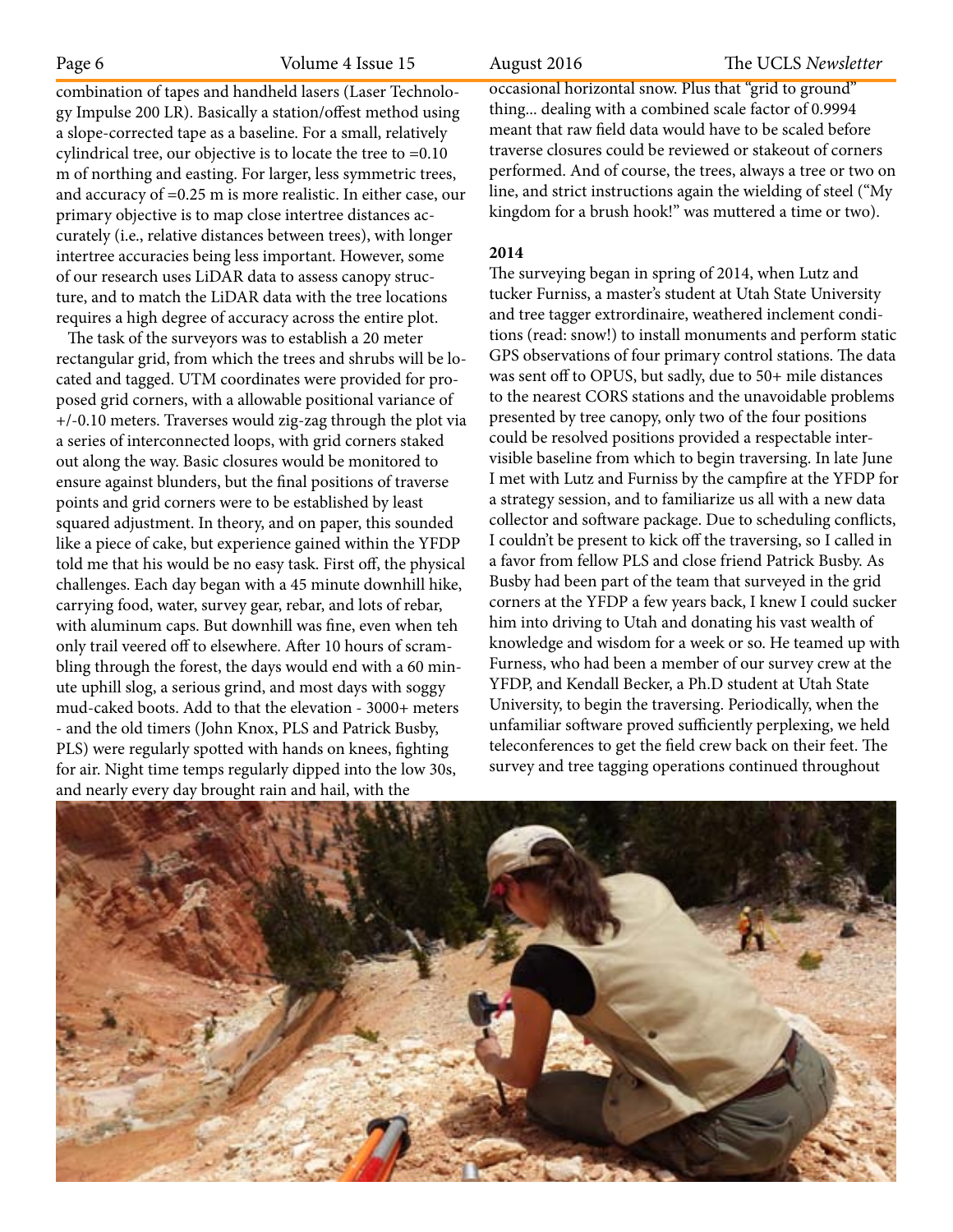

*John Knox (Photo by Erika Blomdahl)*



Page 7 **Volume 4 Issue 15** August 2016 The UCLS *Newsletter* 

the summmer, during which time the GPS network was extended to two additional primary control stations. In September, I stopped by the plot for the purpose of training two new surveyors - Brian Moe, a summer hire working on the project, and Erika Blomdahl, Chief Field Operative for the Western Forest Initiative and master's student at Utah State University. Blomdahl skillfully assumed the role of crew chief, and together they continued traversing and stakeout until the snows came and ice crystals graced their pillowcases each morning. Note: winter camping as part of an adventure may be fun, but as a home away from home while working in the forest, not fun.

## **Data Processing**

Data for 2014 was complied and adjusted using a Star\*net least squares adjustment. The GPS baselines that could be resolved were processed in Trimble Business Center (TBC) and exported to Star\*net input file (DAT) format. Total station raw data files were also converted to DAT format. The final 3D adjustment was performed by combining all processed GPS baselines and total station date, fixing only the CORS stations. Adjustment results were outstanding, considering the obstructed sky and long length of GPS baselines, and the unavoidable short legs and poor geometry of traverse data. After realistic weighting strategies were applied, error factors for measured angles and distances were a shade under 1.0 and for zenith angles was 2.0. GPS deltas weighed in predictably at 4.1. Coordinate standard deviations for primary control stations were under 0.01 meters, while those of secondary traverse points mostly fell under 0.02 meters. With exceptions for the few corner positions that happened to fall on trees or fallen logs, all set corners fell within the desired 0.10 meter variance.

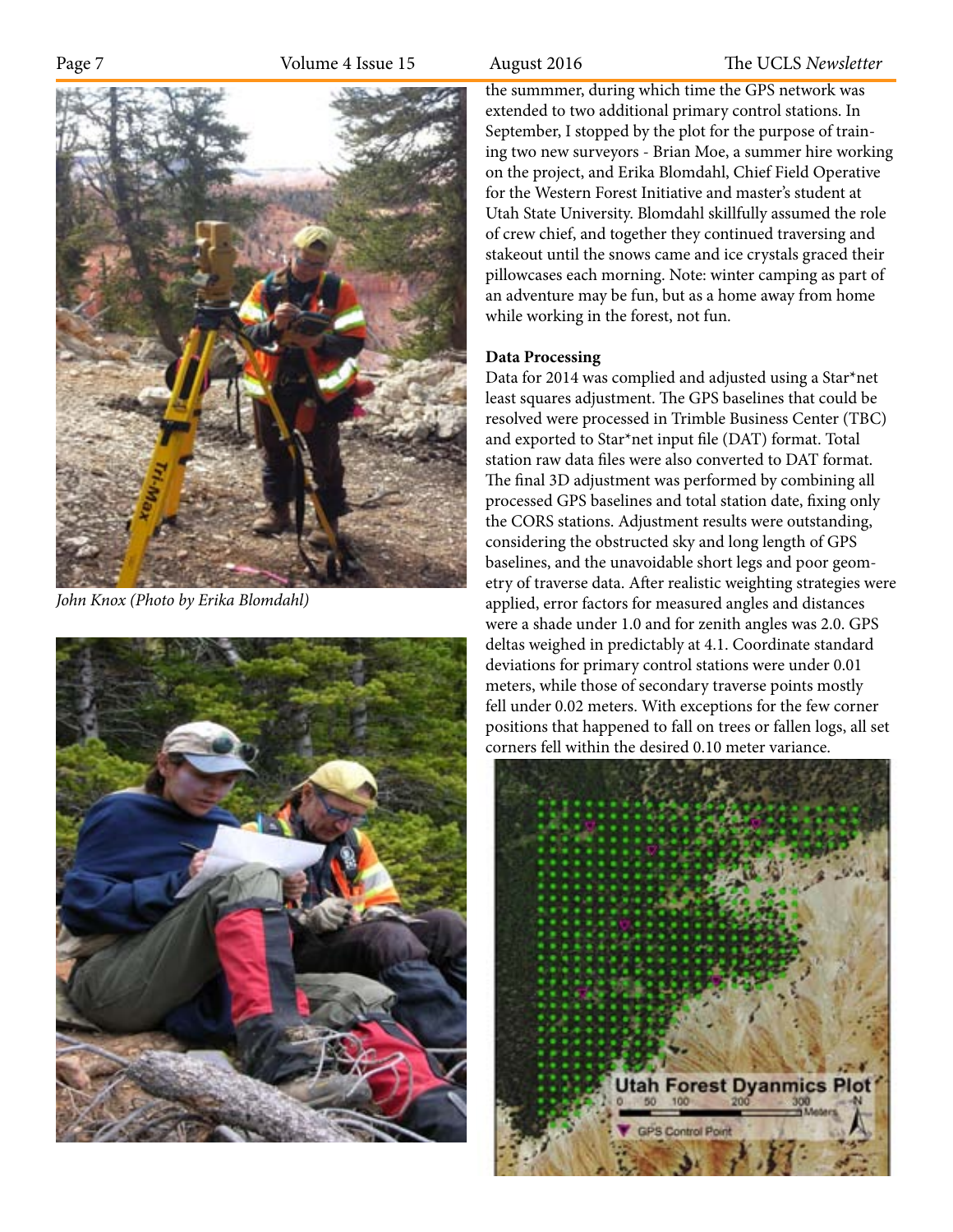# **2015**

After (most of) the snow had melted, the crew regrouped in June 2015 for a final wave of surveying. Lutz provided the personnel needed to fill out two three-person survey crews. Knox and Busby were joined again by Furniss, Blomdahl, and Becker, and newcomer Sara Germain, a Ph.D. student at Utah State University, was occasionally able to break away from her botanical duties to assist with the surveying. Our goal was to set grid corners within an area that had recently been added to the plot. The Busby crew began by running a long circuitous traverse around the perimeter, adjacent to the drop off. The Knox crew cut across the center of the area, through the dense forest, and tied into Busby's traverse in three locations. Some loops closed as tight as 0.015 meters before adjustment. Grid corners were set as the traverses progressed, at an average of 15 points per crew per day. Slow going by urban survey standards, but collectively we were quite satisfied with the progress. Considerable time we spent running the total stations and the layout rods, setting sights, and pounding rebar. The ultimate size and shape of the plot was determined by the progress of the tree taggers - additional cells were surveyed as needed just ahead of tagging crews, right up until snowfall once again call the game.

 At the conclusion of the second season's efforts, all survey data from 2015 was adjusted in Star\*net, holding positions from the 2014 adjustment as fixed.

The following field equipment was used for this project:

-Leica GS15 GNSS receivers (2)

-Topcon Hiper SR GNSS receivers (2)

-Topcon OS105 total station (with Magnet running on-board)

-Topcon GTS312 total station with Topcon FC2600 Field Controller (also running Magnet)

 All in all, it was another fantastic experience - great friendships and lifelong memories were forged. Despite the challenges brought about by inclement weather and steep terrain and by the complexity of the task, we (nearly) never stopped smiling. Not during the wild thunderstorms and close lightning strikes. Not during frequents pelting delivered by hailstones. Not after crawling out of damp tents to see the entire campsite covered with a sheet of ice. Not on that long uphill march at the end of each day. And only sometimes, while getting our near-daily rain soaking and slopping our way through the muddy forest, or while eating dinner huddled under a tarp in muddy work clothes and full rain gear. Perhaps Dr. Lutz will surprise us by establishing yet another big-tree plot, but topping the UFDP experience ... doubtful.

 For more information about the UFDP, YFDP, and WFDP on the web, visit ufdp.org, yfdp.org and wfdp.org or follow the work on Facebook: "Utah Forest Dynamics Plot", "Yosemite Forest Dynamics Plot", and "Wind River Forest Dynamics Plot". *Kendall Becker (Photo by Patrick Busby)*



*Erika Blomdahl (Photo by Patrick Busby)*

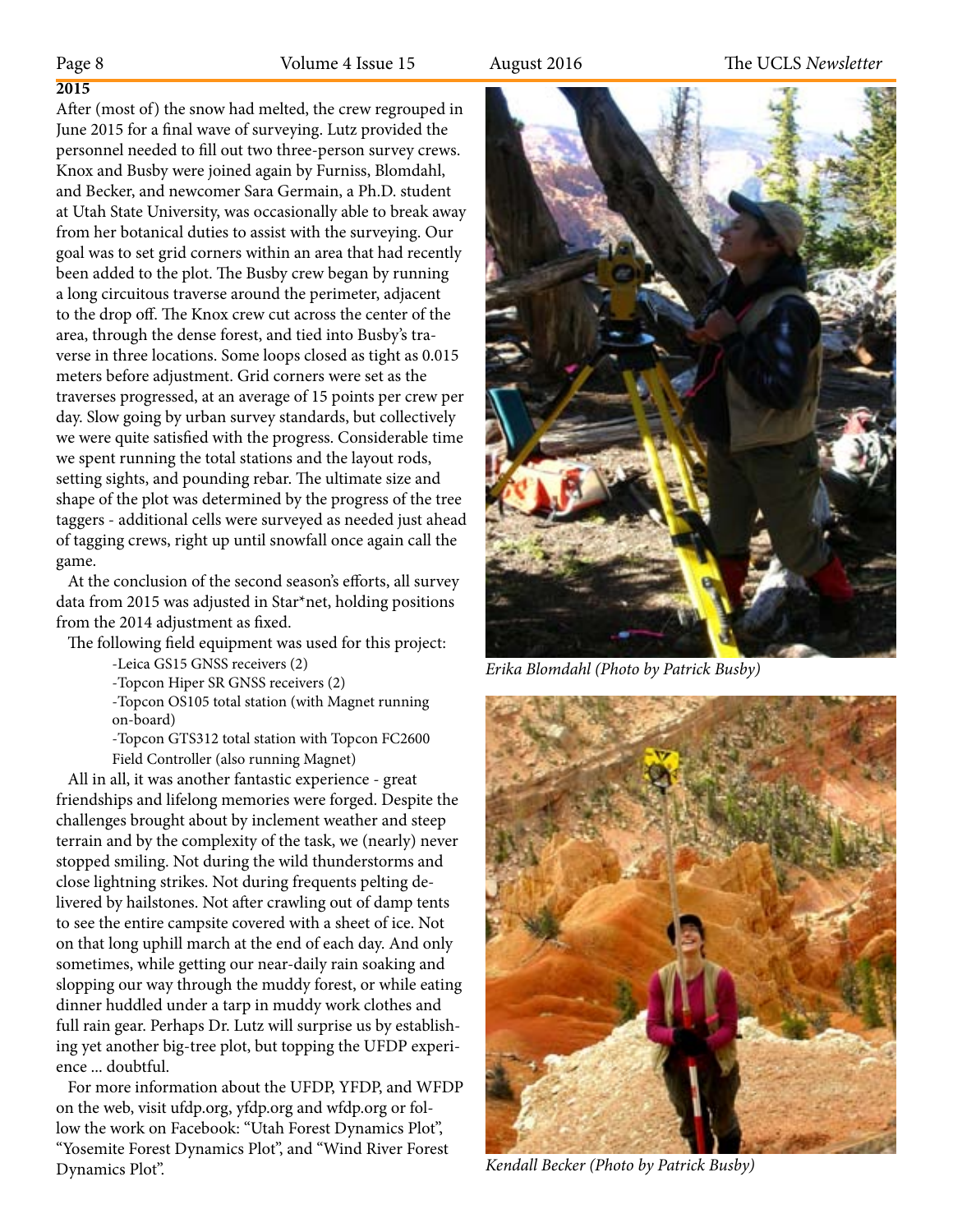# **MATCH THE NORTH ARROW TO THE COMPANY**



Answers on Page 10



The Office of the Salt Lake County Surveyor will soon be recruiting for a Party Chief and Field Technician. For more information, please visit the Salt Lake County Human Resources Website at http://slco.org/ human-resources/jobs/